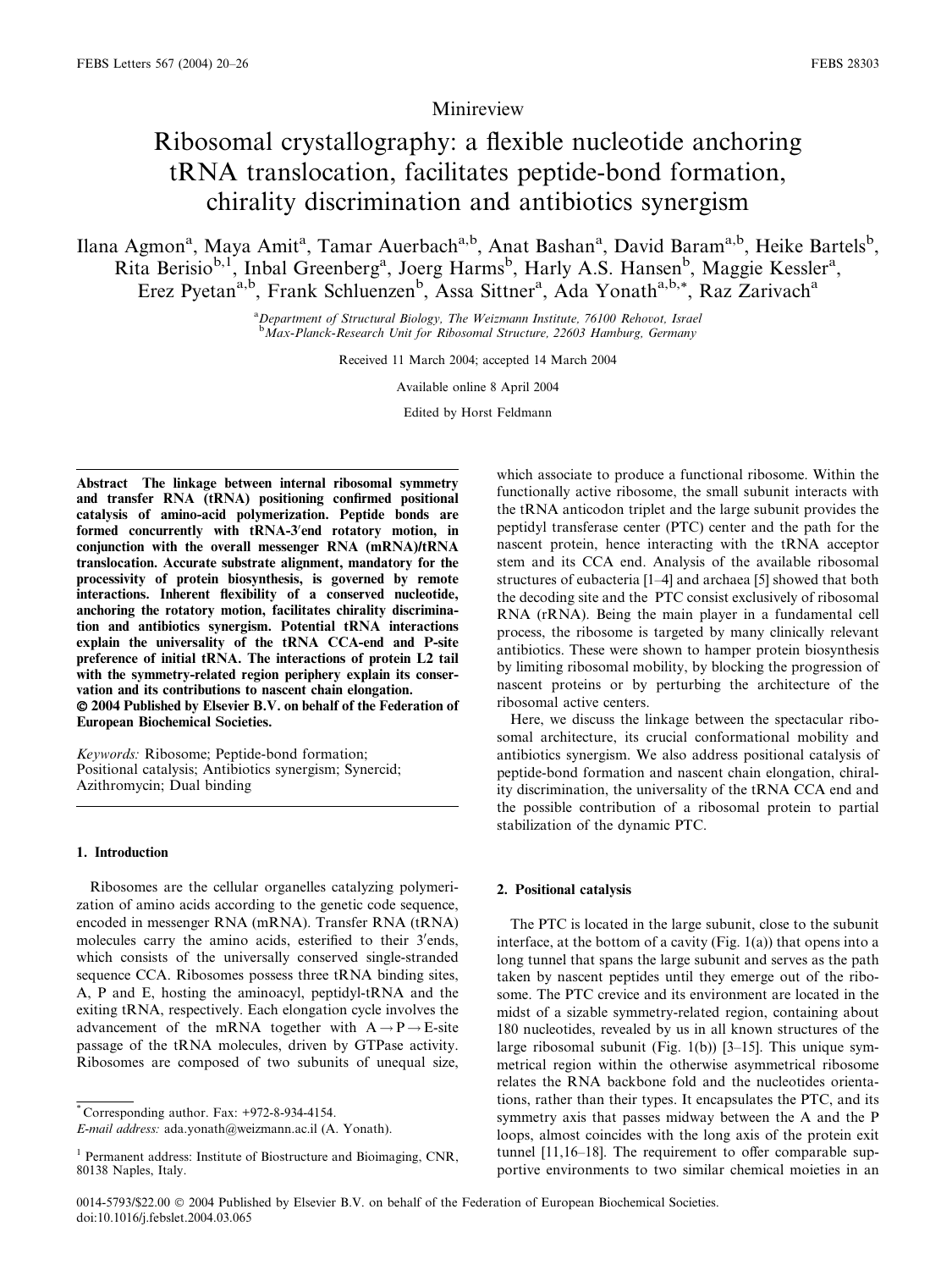

Fig. 1. (a) The D50S PTC cavity viewed from the subunit interface, together with ASM, a 35 nucleotides substrate analog mimicking the A-site tRNA acceptor stem and its aminoacylated 3'end [11]. The nucleotides known to form basepairs with tRNA molecules are marked by their numbers. (b) Two perpendicular views of the RNA backbone of the symmetry related region in all known structures [3–5]. The symmetry axis is red. The bottom view shows also the ASM 3'end (at the A-site, in blue) and the derived P-site 3'end (in green), both shown as atoms. (c) The position of the symmetry related region within the large subunit. Its connections with the tRNA entrance and exit regions, as well as with the decoding site in the small subunit, are colored (in purple). Also shown are the docked three tRNA molecules, bound to the whole ribosome [3], as well as the 3'ends of ASM and the derived P-site tRNA. In all, the rRNA backbone is shown as gray ribbons. Top panel: The front (left) and side (right) views of D50S. Bottom left includes the small subunit, as determined within the entire ribosomes [3]. Bottom right shows the colored features in all other views, including the symmetry related region, its axis, Helix H69 and the docked tRNA molecules. Note the strategic location of H69, consistent with its major contribution to the accurate placement of A-site tRNA, and to its presumed function in translocation [16,17,31].

orientation allowing peptide-bond formation, justifies the internal symmetry [18]. This symmetry-related region connects, directly or through its extensions, all functional regions of the large subunit, namely the tRNA entrance and exit sites, the PTC, the protein exit tunnel, with the decoding center in the small subunit (via the intersubunit bridge B2a, which is the tip of Helix H69) (Fig. 1(c)). Its central location suggests that it provides an intra-ribosomal functional signaling system between remote functional locations, essential for smooth processivity of amino-acids polymerization.

We found that for substrates that are positioned accurately, the bond connecting the aminoacylated tRNA-3'end to the rest of the tRNA molecule coincides with the symmetry axis of the symmetry-related region. Thus, it appears that tRNA translocation consists of two correlated movements: a rotation of the tRNA single-stranded terminus and a shift of the tRNA helical regions combined with the mRNA progression at the decoding site (Fig. 2(a)) [11,17]. An additional mechanistic element of the rotatory motion is its spiral nature. Thus, four



Fig. 2. (a) A translocating tRNA, from A-(blue) to P-(green) site. The dark green line shows the division between the double helical region that is being shifted (above the line) and the rotating 3'end (below), based on ASM position within D50S. As ASM [11] binds only to the large subunit, the tRNA regions that interact with the small subunit are represented by hollow blue-green boxes. The straight arrows show the shifting direction, and the round one represents the rotatory motion. (b–d) The PTC boundaries scaffolding the path of the rotatory motion. The positions of A2602 and U2585 are marked. (b) The right panel of (c) and (d) show views down the symmetry axis, from the tunnel towards the PTC. The right side of (c) is a view along the symmetry axis. In (b) the rotatory motion is represented by the gradual transfer from blue (A) to green (P) site. The figure shows snapshots of the rotatory motion, obtained by successive rotations from A-to P-site of the rotating moiety by  $15^{\circ}$  each, around the bond connecting the 3' end with the rest of the tRNA molecule. (d) Shows the position of the adenylated A76 of the tRNA at the A-site (as in ASM) and its derived P-site. The atoms involved in the actual peptide bond process are highlighted on the right. (e) A superposition of several substrate analogs, as observed in H50S [19] and D50S [11]. Note the similarity in the positions and the differences in the orientations.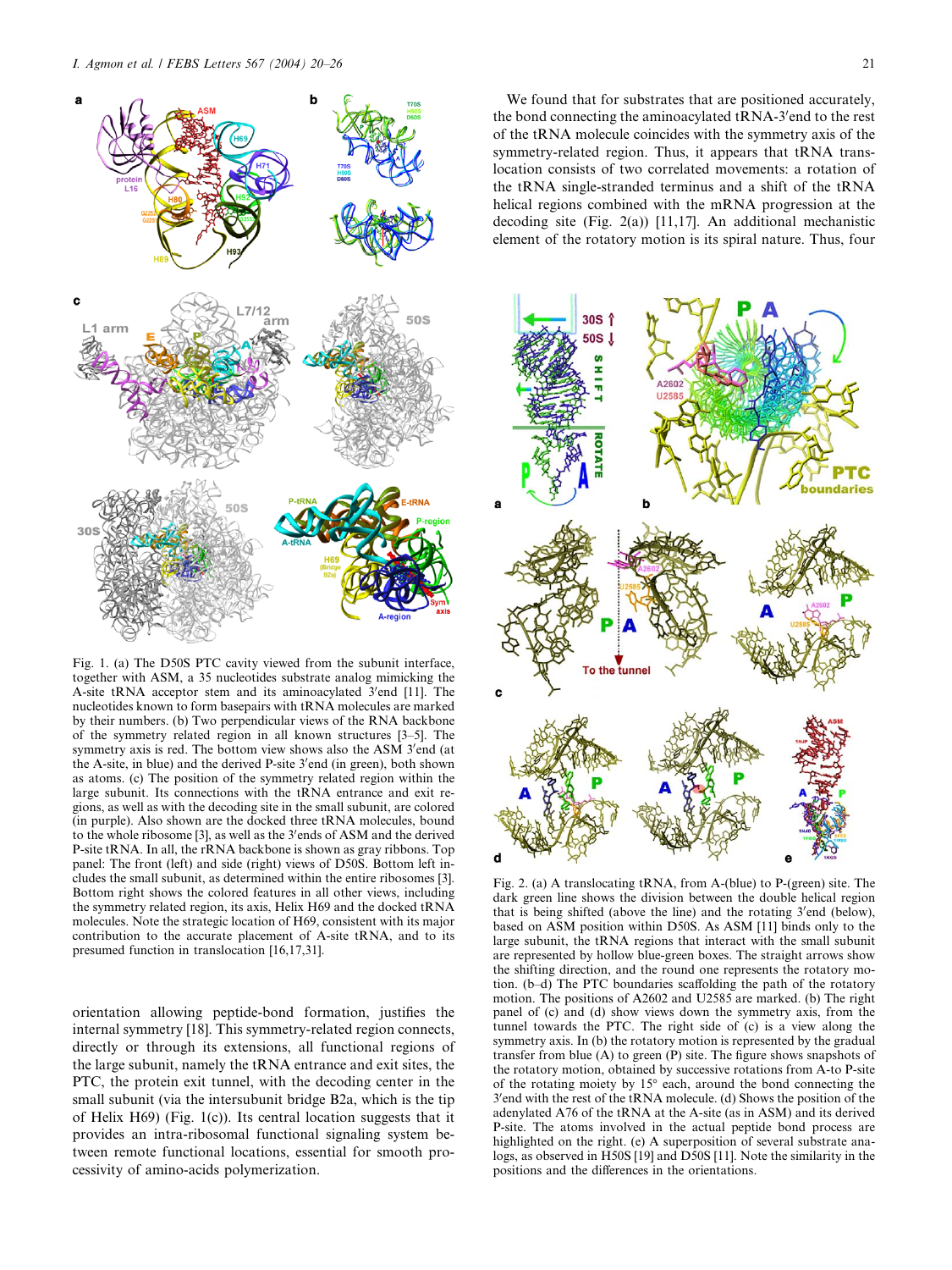P-region nucleotides positioned somewhat deeper in the PTC compared to their A-site mates appear to guide the nascent chain into the exit tunnel [11,17].

The PTC is an arched void of an architecture specifically designed for the A- to P-site rotatory motion, as its dimensions and shape are suitable to accommodate tRNA-3'ends throughout this passage and its boundaries create the template along which the rotating moiety slides (Fig. 2(b)) [11]. Two conserved nucleotides, A2602 (Escherichia coli numbering system is used throughout) and U2585 bulging from the PTC wall into its center, appear to provide a double-anchor for this motion (Figs.  $2(b)$ –(d)) [11]. Guided by the rRNA scaffold along an exact pattern, the rotatory motion leads to stereochemistry optimal for peptide-bond formation (Fig. 2(d)), which seems to occur concurrently with the rotatory motion. This stereochemistry allows an A-site primary amine nucleophilic attack on the P-site tRNA carbonyl-carbon. This reaction should readily take place at the pH found to be optimal for protein biosynthesis  $(\sim 7.5)$ , which is close to the pH within D50S-complex crystals, the system exploited for the determination of the peptide-bond formation mechanism [11].

It seems, therefore, that the primary catalytic activity of the ribosome is the provision of an ingeniously designed structural framework, capable of guaranteeing smooth amino-acid polymerization. Composed of the structural components crucial for accurate tRNA substrates alignment, translocation along a guided template, and the entrance of the polypeptide into the exit tunnel, this framework is located in a central ribosomal region, interacting with all its functional domains, and appears to facilitate transfer of information between them. Hence, we concluded that the ribosome performs its dual catalytic tasks: peptide-bond formation and amino-acid polymerization by positioning catalysis [20,21], rather than by participating in actual chemical events, as suggested previously based on the crystal structure of a complex of H50S and a compound supposed to mimic an intermediate state analog [6,19].

The geometrical requirement for the ribosomal positional catalysis, apart from correctly positioned A-site tRNAs, is that the initial 3'end of the P-site tRNA adopts the flipped orientation. Some directionality for P-site positioning could be provided by the initial amino acid, consistent with its universality (f-met in prokaryotes or methionine in eukaryotes). Additionally, the tRNA anticodon loop in the initiation complex is bound to the P-site of the small subunit. Nevertheless, theoretically the flexible tRNA-3'end could be accommodated in various orientations at any position in the PTC, since at the beginning of protein synthesis both A and P sites are available. It appears that in order to prevent false binding, hence avoiding time consuming rearrangements, the P-site PTC possesses an extra potential candidate for basepairing, namely G2252 that can pair with tRNA-C74 [22], in addition to the symmetrical basepair with tRNA-C75 (Fig. 1(a)). The significance of this P-region double basepair combination, together with the preference of tRNA synthetases for aminoacyladenylates [23], rationalize the universality of the CCA motif in tRNA-3'end.

Additional deviations from the twofold symmetry at the PTC are associated with its dynamics. Owing to its tasks, the A-region possesses more mobility than the rather passive P-site. The larger number of the intra-region interactions within the P-region [18], together with the interactions of the outer region of the P-region with the tail of protein L2 [18], could be

responsible for this unbalanced stabilization. The necessity of protein L2 for the elongation of nascent polypeptides [24], contrary to the ability of protein-free 23S rRNA to form single peptide bonds [25], is consistent with the difference between these two stages of protein biosynthesis. Thus, single peptide bonds can be formed even by approximately placed reactants, as observed in the crystal structure of a complex of the large ribosomal subunit from Haloarcula marismortui, H50S [8,19], whereas the rotatory motion that leads to elongation can be performed only within a well-outlined pattern, hence necessitating an exact placement in a stable framework.

#### 3. Accurate substrate placement within a mobile PTC

A striking net of interactions between the tRNA acceptor stem and the PTC cavity upper rims (Fig. 1(a)) was observed in a complex of Thermus thermophilus ribosome, T70S, [3] and of unbound large subunit from Deinococcus radiodurans, D50S, with tRNA acceptor stem mimics [11]. In contrast to the dense network of substrate interactions with the upper rim of the PTC cavity, only a few contacts were detected within the PTC itself. Among these is the [26] Watson-Crick basepair between the A-region G2553 with tRNA C75, which was detected in all known structures of functional complexes [6,8,10,11]. This particular basepair was found to be created by tRNA mimics that bind to the PTC in a similar position, albeit having distinctly different orientations (Fig. 2(e)), all requiring conformational rearrangements for participating in peptide-bond formation [19]. Inaccurate binding may occur for puromycin derivatives that are too short to reach the upper rims of the PTC cavity; or when key constituents of the upper rims, responsible for the remote interactions (e.g., the tip of H69) are disordered, as is the case of crystal structure of H50S [5,6]. It seems, therefore, that the global localization of the tRNA molecules is dictated by the match between the overall ribosomal architecture and the size and shape of the tRNA molecules; that the universal basepair provides approximate anchoring even to short substrates, and that the precise substrate alignment is dominated by the remote interactions of the tRNA double helical acceptor stem with the distant rims of the PTC [20,21].

The diversity of binding modes observed within the PTC (summarized in [19–21]) demonstrates the relative ease of accommodating compounds resembling tRNA-3'end within the PTC, and of the formation of single peptide bonds by substrate analogs positioned in different orientations [8,19] manifests the PTC mobility. Inherent PTC conformational tolerance is required for its participation in the dynamic events associated with peptide-bond formation, and PTC conformational variability could be correlated to the functional state of the ribosome, which is, in turn, linked to environmental variations [27–30]. Similarly, the various PTC conformations observed in the various crystal structures [3,4,6] could be linked to the functional activity of the crystallized particles, hence to the relation between physiological and crystallization conditions [4,31].

Comparisons of known PTC conformations [3–15] indicated possible exploitation of the PTC flexibility for repositioning of less well-placed substrates [20,21]. A prominent candidate for this purpose is A2602, the universal nucleotide proposed to propel the rotatory motion of the tRNA-3'end in concert with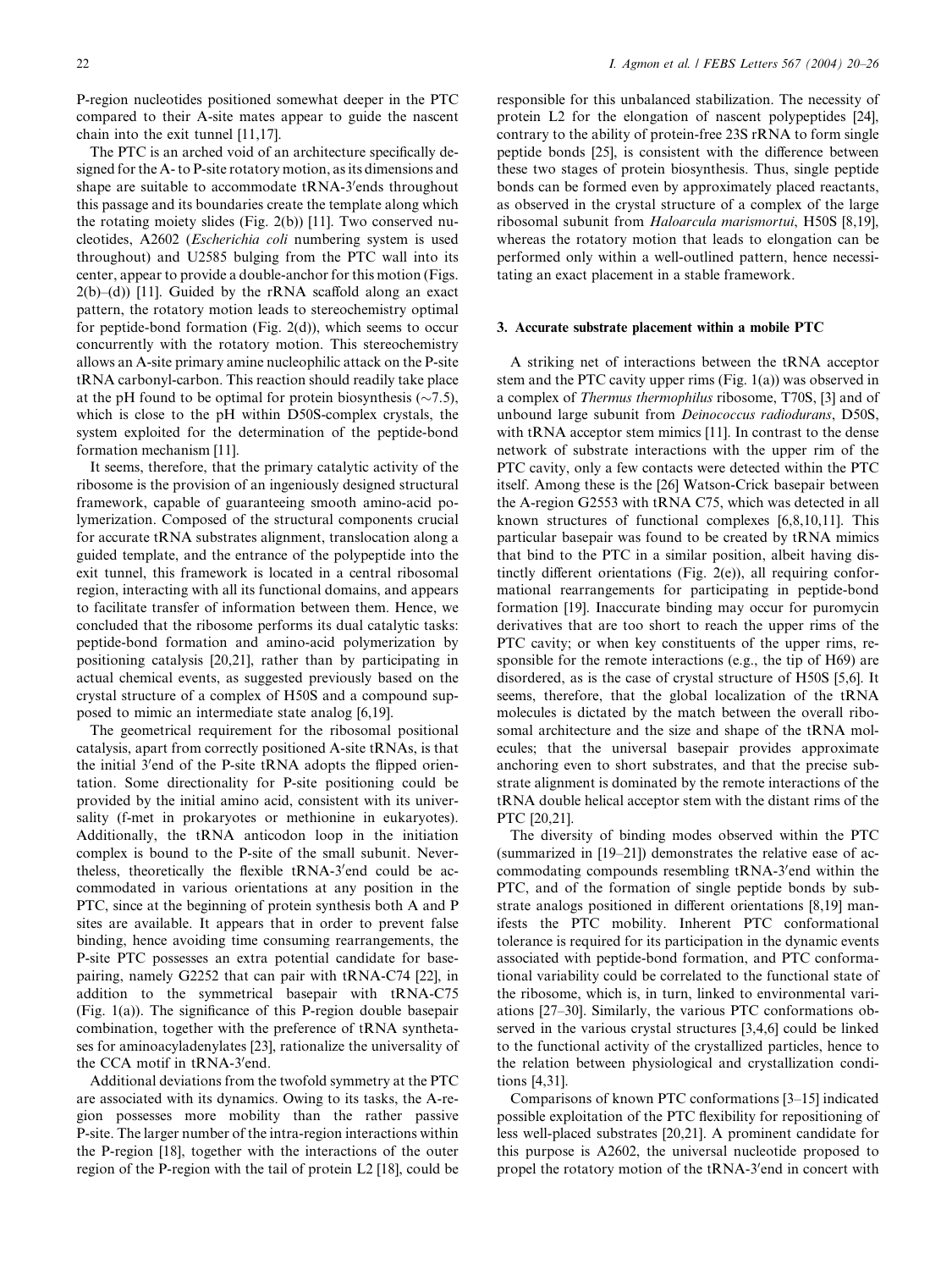the overall translocation shift, presumably assisted by the tip of helix H69 [16,20,21,31] (Fig. 1(c)). A2602 is located at the center of the PTC close to the symmetry axis (Fig. 2(c)) and was shown to adopt various orientations [11,16,17]. Benefiting from its mobility, A2602 can assist the post-binding reorientation of approximately bound substrate analogs, a process bound to consume time, consistent with the lower rate of peptide-bonds formation by short puromycin derivatives, called the ''fragment reaction'', compared to normal protein biosynthesis [19]. Accordingly, our analysis revealed that additional structural requirements have to be fulfilled for subjecting the product of the reactions to chain elongation, consistent with the detection of a dipeptide, formed within H50S crystals, in the A-site of the PTC [8,19]. These observations demonstrate that remote interactions dominate productive substrate positioning and that accurate substrate alignment, mandatory for efficient peptide-bond formation and chain elongation, is achieved by the remote interactions despite the PTC flexibility.

## 4. U2585 is involved in anchoring the rotatory motion, in Disomer elimination and in antibiotics synergism

Despite the PTC flexibility and its tolerance to non-productive substrate placements, it does not allow deviation from the chirality of its product, the protein. Normally, the tRNA molecules carry L-amino acids, thus dictating the L-configuration of the nascent proteins. However, the existence of minute amounts of D-amino acids could lead to mistakes. The exclusiveness of L-amino acids in proteins suggests the existence of ribosomal mechanism for avoiding D-isomer incorporation. Modeling attempts revealed two possible mechanisms: D-isomers rejection by spatial limitations, and the possibility to lock U2585 in a non-productive conformation (Fig. 3(a)) [32]. These results are consistent with the suggestion that D-amino acid incorporation can occur only under substantial conformational rearrangements [33] that may bypass both mechanisms.

U2585 is the nucleotide anchoring the rotatory motion [11,16,17] by direct interaction with the amino acid bound to the CCA. This universally conserved nucleotide plays a major role in protein biosynthesis, consistent with the dominant lethal phenotypes produced by its mutations [18]. Besides anchoring the rotatory motion and guaranteeing the proper chirality, it has a pivotal role in proper positioning of P-site substrates [34–38], a prerequisite for the formation of functional ribosomes. It may also influence, in a still unknown mechanism, the entrance of the newly formed peptides to the protein exit tunnel. Inherent conformational mobility enabling discrimination during selected steps of protein biosynthesis, as suggested for the nucleotide U2585, has been identified also in the ribosomal exit tunnel. Thus, under conditions unfavorable for the maturation of a nascent protein, specific sequences, associated with elongation arrest, appear to cause the tip of the b-hairpin of protein L22 to swing across the tunnel [12].

The protein exit tunnel is the preferred target of anti-microbial drugs from the macrolide and ketolides families, and crystallographic studies, using D50S as a pathogen model demonstrated unambiguously that clinically relevant amounts of these antibiotics block the tunnel and interfere with nascent



Fig. 3. (a) A presumed D-amino acids position. The figure provides the structural basis for the elimination of D-amino acid incorporation. It shows the results of an attempt to model D-phenylalanine within the PTC, by overlapping a p-isomer on the ASM 3'end, and highlights the possible contacts of the D-aminoacid model with U2585. (b) A section through the large ribosomal subunit (in yellow-gray), at the height of the ribosomal tunnel. P-site tRNA was docked based on its position within the entire ribosome [3] and the nascent chain has been modeled as in [12]. The approximate positions of the PTC and of the site targeted by macrolides antibiotics are highlighted in violet and orange, respectively. (c) The conformational alteration of U2585 induced by binding of dalfopristin, the  $S_A$  component of Synercid<sup>®</sup>, viewed from the tunnel into the PTC (similar to Fig. 2(b)). The positions of U2585 in the native (U2585n) and the complex with the antibiotics dalfopristin (D) flipped (U2585f) orientation are marked. (d) Two orthogonal views of the PTC and the tunnel entrance showing the structural basis for the Synercid<sup> $\circ$ </sup> synergetic effect. Dalfopristin (D) and Quinupristin (Q) are colored by cyan and light-green, respectively, and the approximate volume occupied by them is shaded. Note the edge-on view of Dalfopristin in the upper panel. Top: a view similar to that shown in Fig. 2(d), but seen from the opposite side. Bottom: a view approximately parallel to the symmetry axis, showing also a simulation of the rotation (performed as for Fig. 2(b)) of A-site tRNA-3'end aminoacylated by alanine. (e) The positions of the two molecules of azithromycin (called AZI-1 and AZI-2) bound simultaneously to the ribosome tunnel. The backbone of the rRNA is shown as yellow ribbons.

chain progression (Fig. 3(b)) [7,12–15,39]. Streptogramins are unique among the ribosome-targeting antibiotics, since they consist of two components (A and B) that act synergistically [40] converting weak bacteriostatic effects into lethal bactericidal activity. Each compound has a moderate bacteriostatic activity, but their combination is quite powerful, displaying a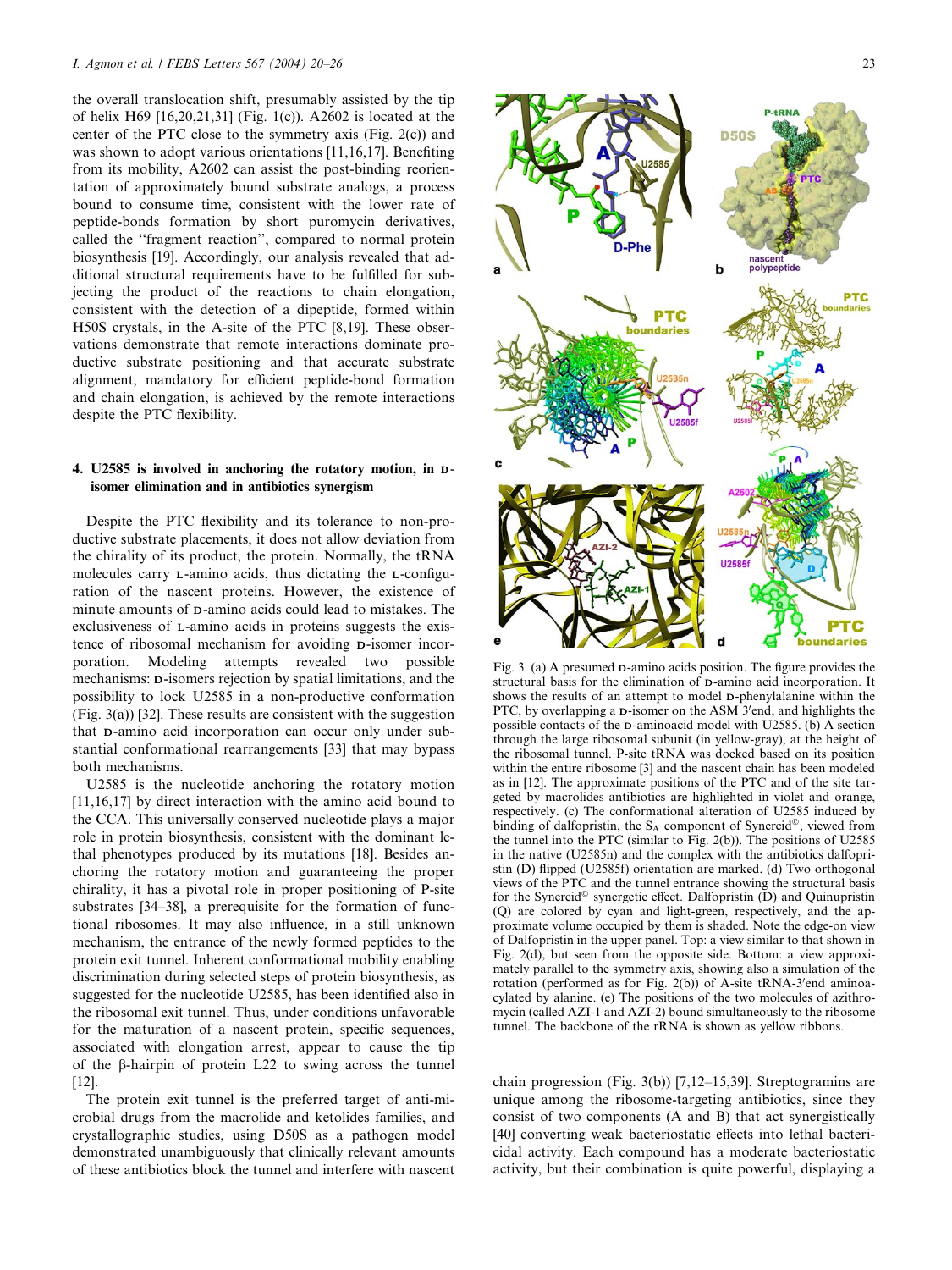high degree of cooperativity [41,42] and prolonged activity, persisting after drug removal [43,44]. Among them is Syner $cid^{\circledast}$ , a recently approved injectable streptogramin with excellent activity against gram-positive bacteria [45], which is composed of 30:70 combination of dalfopristin  $(S_A)$  and quinupristin  $(S_B)$ ,

The crystal structure of D50S complex, with clinically relevant concentrations of Synercid®, showed that quinupristin binds to the exit tunnel [15] to the crevice favored by the common macrolides. Its binding mode is, similar, albeit not identical, to those of common macrolides [7]. Nevertheless, despite its slight inclination towards the tunnel wall (Fig. 3(d)). which rationalizes its reduced antibacterial effects in the absence of its S<sub>A</sub> mate, it is involved in most of the macrolidetypical interactions of its desosamine sugar with A2058 and its vicinity [15]. This binding mode is in accord with the competition between erythromycin and  $S_B$  compounds [46] and with the common resistance mechanisms to both classes of antibiotics, namely methylation or mutation of A2058 (reviewed in [39,47]). The interactions of the S<sub>B</sub> component of Synercid<sup>®</sup> with A2058 shed light on the absence of significant binding of  $S_B$  to the large ribosomal subunit from the Archaeon  $H$ . marismortui [9], as this species possesses the typical eukaryotic G in position 2058, rather than the common eubacterial A.

The second Synercid<sup>®</sup> component, dalfopristin, binds to the PTC by a network of hydrophobic interactions in a position almost overlapping chloramphenicol binding site [7], consistent with SA interference with substrate binding, reported two decades ago [48]. However, contrary to chloramphenicol, dalfopristin binding induces remarkable alterations in the PTC [15], consistent with conclusions based on biochemical data [49,50]. The most significant dalfopristin induced conformational change, caused by space exclusion, is a 180° flip of the base of nucleotide U2585 (Figs. 3(b) and (c)), one of the anchors of the rotatory motion. In the native structure, this base points into the PTC, at the exit tunnel entrance. In its flipped orientation U2585 interacts with C2606 and G2588, leading to a fairly stable alteration of the P-region of the PTC, reasoning its severe effect on P-site tRNA proper positioning [40]. Interestingly, though the inversion of U2585 orientation appears to be crucial for  $S_A$  binding, U2585 conformation is hardly changed in H50S-streptogramin complex [51]. This finding correlates well with the inherent differences in PTC conformations in H50S [5] and in eubacterial ribosomes [3,4], and accords with the suggestion that chloramphenicol and streptogramins exploit different inhibitory mechanisms on archea compared to eubacteria [49].

Despite the relative stability of U2585 flipped orientation in the presence of dalfopristin, it is conceivable that its natural interactions with the PTC and the tRNA-3'ends could compete with those provided in the flipped orientation. This competition should cause ejection or re-localization of the drug, justifying the reduced antibacterial activity observed for binding dalfopristin by itself, as well as the need for additional contributions in order to achieve significant antibacterial activity (Fig. 3(c)). Quinupristin binding could supply this need, since it should block the relocation or the ejection of dalfopristin, thus fixing U2585 in its flipped orientation while eliminating nascent peptides progression. Importantly, in the structure of its complex with D50S both Synercid® components interact with each other and share contacts with nucleotide A2062 [15], consistent with observations made in solution [50,52]. It ap-

pears, therefore, that confining U2585 to its flipped conformation, by itself or as a consequence of the interactions between the two Synercid® components via the shared contacts with A2062, is the main contributor to Synercid<sup>®</sup> synergetic effect in bactericidal activity as well as for its prolonged activity.

Dual drug binding leading to enhanced activity was observed also in D50S complex with azithromycin [14], a 15 members macrolides developed to combat resistance [53]. Similar to all macrolides studied so far, azithromycin exerts its antimicrobial activity by blocking the exit tunnel. Contrary to the others, two azithromycin molecules, interacting with each other, bind simultaneously to the ribosome (Fig. 3(e)). Between the two bound molecules, one is located in a position and orientation similar to that observed for erythromycin [7], and the second reaches the other side of the tunnel, where it interacts with ribosomal proteins L4 and L22, both implied in macrolide resistance [54]. The two azithromycin molecules are in direct contact, and crystallographic criteria indicate a stronger binding of the second [14]. This mode of binding was originally thought to be specific for *D. radiodurans*, since one of the contacts of the second azithromycin involves a nonconserved glycine (gly60) of protein L4 [7]. However, since azithromycin interacts with the backbone of gly60, and since computer simulations showed that various side-chains could be accommodated in a way that would not perturb these interactions, it is likely that two azithromycin molecules can bind simultaneously only to *D. radiodurans*. Likewise, the second azithromycin, which is located in proximity to protein L22  $\beta$ hairpin tip, could induce a swing of the  $\beta$ -hairpin across the tunnel, similar to the action of troleandomycin [12].

Further analysis of azithromycin binding mode, including modeling and energetic considerations accompanied with new findings showing dual and triple binding for several members of the macrolide–ketolide family (data not shown), indicated rather high probability for similar binding modes in various ribosomes, including those of pathogenic bacteria. Our studies show that species likely to bind simultaneously two azithromycin molecules include Haemophilus influenzae, E. coli, Mycobacterium tuberculosis, Helicobacter pylori, Mycoplasma pneumoniae and Mycobacterium leprae (A. Sittner and A. Bashan, to be published).

### 5. Conclusions

We have shown that the ribosomal elaborate architecture is designed for navigating and controlling peptide-bond formation and continuous amino-acid polymerization, thus confirming that the ribosome contributes positional, rather than chemical catalysis. Our conclusions are based on the linkage between internal ribosomal symmetrical framework and the orientation of the tRNA substrates, as well as on the revelation of a ribosomal pattern outlining the exact path taken by tRNA-3'end during A- to P-site passage.

Our analysis of the spectacular ribosomal architecture rationalizes several seemingly contradictory findings: (a) a sizable symmetry related region within the giant asymmetrical ribosome, which could be rationalized by the requirement for mutual substrate stereochemistry suitable for the formation of the peptide bond; (b) PTC mobility and tolerance vs. the exact localization of the ribosomal substrates, found to be manda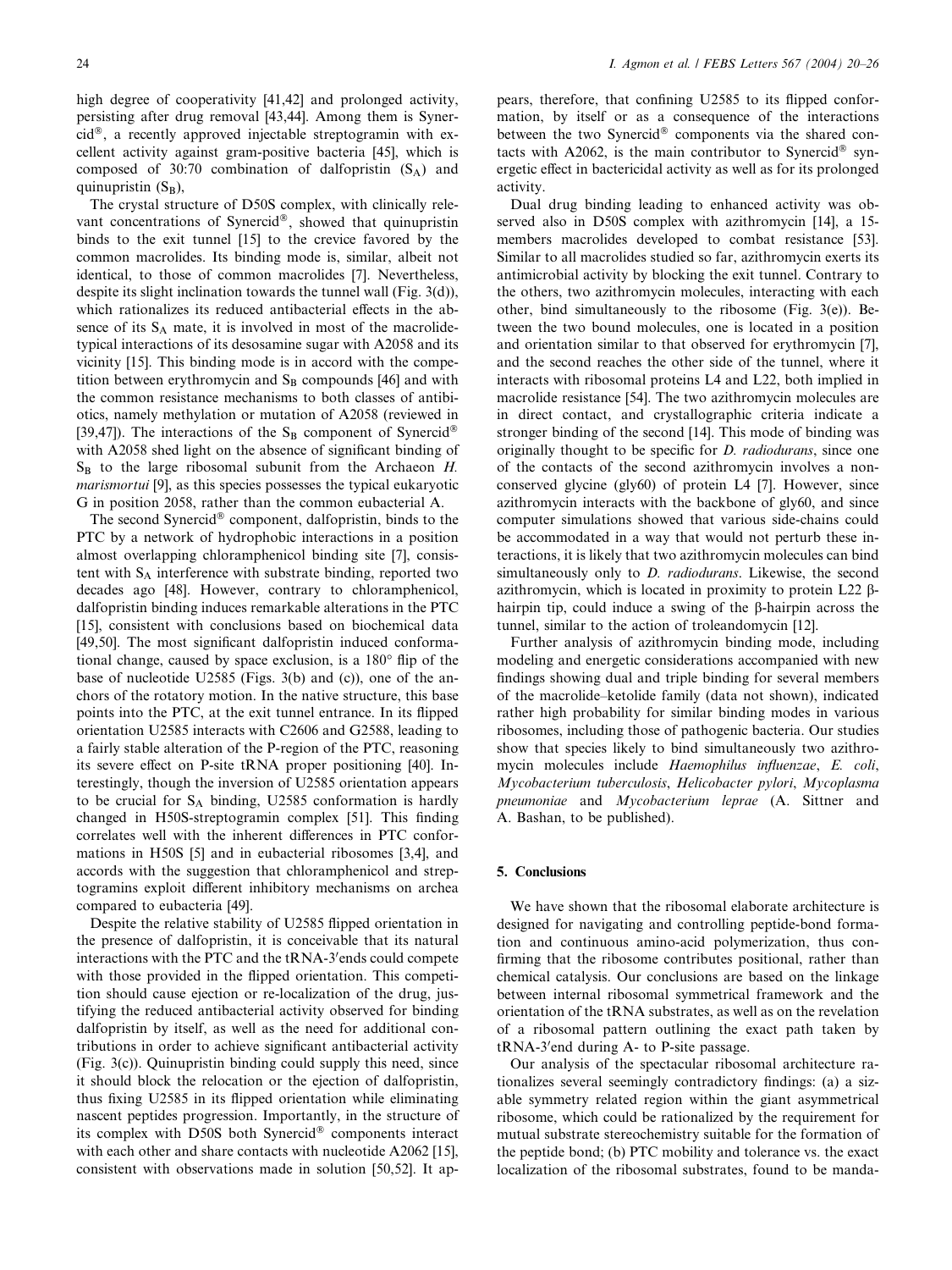tory for smooth peptide bond formation. The requirement for substrate precise orientation explains the location of the PTC at the bottom of a deep cavity, as the upper rim of this cavity provides the remote interactions that govern substrate's placement; (c) single peptide bond formation by protein-free 23S RNA vs. the significant contribution of protein L2 to efficient amino acid polymerization. Thus, apart from providing the structural basis for L2 evolutionary conservation, these findings emphasize the dual missions of ribosomal catalysis: peptide bond formation and amino acid polymerization.

Finally, we identified two universally conserved multi-functional PTC nucleotides that do not obey the ribosomal twofold symmetry and possess incredible dynamics, enabling their participation in peptide bond formation. One of them, A2602, is suggested to facilitate PTC-substrate conformational rearrangements, and propel the A-site tRNA-3'end rotatory motion. The second, U2585, is anchoring this motion, and seems to be involved in tunneling nascent proteins into their exit tunnel as well as in D-amino acids discrimination. U2585 plays also a key role in acquiring the synergetic enhancement of the two Synercid<sup>®</sup> components. Thus, upon the binding of Synercid<sup>®</sup> streptogramin<sub>A</sub> component, U2585 flips out of the PTC into a non-productive orientation, which becomes almost completely irreversible upon the binding of the streptogramin<sub>B</sub> component of Synercid®. Extending our studies on synergistic effects originating from interactions between two antibiotic compounds, we propose that enhanced antibiotic effect could be correlated with the dual binding of the same antibiotic compound. Thus, the improved antimicrobial properties of azithromycin, which were originally attributed to the specific properties of D. radiodurans, could be extended, by careful simulation, to many other species, including pathogenic bacteria.

Acknowledgements: Thanks are due to J.M. Lehn, P. Ahlberg, M. Lahav, H. Gilon, H. Rosenberg and W. Bennett for critical discussions, to F. Franceschi and P. Fucini for supplying crystals and to M. Peretz, C. Liebe, A. Wolff, R. Albrecht and M. Laschever, for contributing to different stages of this work. X-ray diffraction data were collected at ID19/SBC/APS/ANL and ID14/ESRF-EMBL. Support was provided by US National Inst. of Health (GM34360), the German Ministry for Science & Technology (BMBF05-641EA), Kimmelman Center for Macromolecular Assemblies, and LR5-02 (to R.B.). A.Y. holds the Helen and Martin Kimmel Professorial Chair.

#### **References**

- [1] Schluenzen, F., Tocilj, A., Zarivach, R., Harms, J., Gluehmann, M., Janell, D., Bashan, A., Bartels, H., Agmon, I., Franceschi, F. and Yonath, A. (2000) Cell 102, 615–623.
- [2] Wimberly, B.T., Brodersen, D.E., Clemons Jr., W.M., Morgan-Warren, R.J., Carter, A.P., Vonrhein, C., Hartsch, T. and Ramakrishnan, V. (2000) Nature 407, 327–339.
- Yusupov, M.M., Yusupova, G.Z., Baucom, A., Lieberman, K., Earnest, T.N., Cate, J.H. and Noller, H.F. (2001) Science 292, 883–896.
- [4] Harms, J., Schluenzen, F., Zarivach, R., Bashan, A., Gat, S. Agmon, I., Bartels, H., Franceschi, F. and Yonath, A. (2001) Cell 107, 679–688.
- [5] Ban, N., Nissen, P., Hansen, J., Moore, P.B. and Steitz, T.A. (2000) Science 289, 905–920.
- [6] Nissen, P., Hansen, J., Ban, N., Moore, P.B. and Steitz, T.A. (2000) Science 289, 920–930.
- [7] Schluenzen, F., Zarivach, R., Harms, J., Bashan, A., Tocilj, A., Albrecht, R., Yonath, A. and Franceschi, F. (2001) Nature 413, 814–821.
- [8] Schmeing, T.M., Seila, A.C., Hansen, J.L., Freeborn, B., Soukup, J.K., Scaringe, S.A., Strobel, S.A., Moore, P.B. and Steitz, T.A. (2002) Nat. Struct. Biol. 9, 225–230.
- [9] Hansen, J.L., Ippolito, J.A., Ban, N., Nissen, P., Moore, P.B. and Steitz, T.A. (2002) Mol. Cell 10, 117–128.
- [10] Hansen, J.L., Schmeing, T.M., Moore, P.B. and Steitz, T.A. (2002) Proc. Natl. Acad. Sci. USA 99, 11670–11675.
- [11] Bashan, A., Agmon, I., Zarivach, R., Schluenzen, F., Harms, J., Berisio, R., Bartels, H., Franceschi, F., Auerbach, T., Hansen, H.A.S., Kossoy, E. Kessler, M. and Yonath, A. (2003) Mol. Cell. 11, 91–102.
- [12] Berisio, R., Schluenzen, F., Harms, J., Bashan, A., Auerbach, T., Baram, D. and Yonath, A. (2003) Nat. Struct. Biol. 10, 366–370.
- [13] Berisio, R., Harms, J., Schluenzen, F., Zarivach, R., Hansen, H.A.S., Fucini, P. and Yonath, A. (2003) J. Bacteriol. 185, 4276– 4279.
- [14] Schluenzen, F., Harms, J.M., Franceschi, F., Hansen, H.A., Bartels, H., Zarivach, R. and Yonath, A. (2003) Structure 11, 329– 338.
- [15] Harms, J.M, Schluenzen, F., Fucini, Bartels, H. and Yonath, A. (2004) BMC Biol. (in press).
- [16] Bashan, A., Zarivach, R., Schluenzen, F., Agmon, I., Harms, J., Auerbach, T., Baram, D., Berisio, R., Bartels, H., Hansen, H.A., Fucini, P., Wilson, D., Peretz, M., Kessler, M. and Yonath, A. (2003) Biopolymers 70, 19–41.
- [17] Agmon, I., Auerbach, T., Baram, D., Bartels, H., Bashan, A., Berisio, R., Fucini, P., Hansen, H.A., Harms, J., Kessler, M., Peretz, M., Schluenzen, F., Yonath, A. and Zarivach, R. (2003) Eur. J. Biochem. 270, 2543–2556.
- [18] Agmon, I., Bashan, A., Zarivach, R., Yonath, A. (2004) submitted.
- [19] Moore, P.B. and Steitz, T.A. (2003) RNA 9, 155–159.
- [20] Yonath, A. (2003) Biol. Chem. 384, 1411–1419.
- [21] Yonath, A. (2003) Chem. Biol. Chem. 4, 1008–1017.
- [22] Samaha, R.R., Green, R. and Noller, H.F. (1995) Nature 377, 309–314.
- [23] Fujiwara, S., Lee, S.G., Haruki, M., Kanaya, S., Takagi, M. and Imanaka, T. (1996) FEBS Lett. 394, 66–70.
- [24] Uhlein, M., Weglohner, W., Urlaub, H. and Wittmann-Liebold, B. (1998) Biochem. J. 331, 423–430.
- [25] Nitta, I., Kamada, Y., Noda, H., Ueda, T. and Watanabe, K. (1998) Science 281, 666–669.
- [26] Kim, D.F. and Green, R. (1999) Mol. Cell. 4, 859-864.
- [27] Miskin, R., Zamir, A. and Elson, D. (1968) Biochem. Biophys. Res. Commun. 33, 551–557.
- [28] Vogel, Z., Vogel, T., Zamir, A. and Elson, D. (1971) J. Mol. Biol. 60, 339–346.
- [29] Zamir, A., Miskin, R., Vogel, Z. and Elson, D. (1974) Methods Enzymol. 30, 406–426.
- [30] Bayfield, M.A., Dahlberg, A.E., Schulmeister, U., Dorner, S. and Barta, A. (2001) Proc. Natl. Acad. Sci. USA 98, 10096–10101.
- [31] Yonath, A. (2002) Annu. Rev. Biophys. Biomol. Struct. 31, 257– 273.
- [32] Zarivach, R., Bashan, A., Berisio, R., Harms, J., Auerbach, T., Schluenzen, F., Bartels, H., Baram, D., Pyetan, E., Sittner, A. Amit, M., Hansen, H.A.S., Kessler, M., Liebe, C., Wolff, A., Agmon, I. and Yonath, A. (2004) J. Phys. Org. Chem. (in press).
- [33] Dedkova, L.M., Fahmi, N.E., Golovine, S.Y. and Hecht, S.M. (2003) J. Am. Chem. Soc. 125, 6616–6617.
- [34] Green, R., Samaha, R.R. and Noller, H.F. (1997) J. Mol. Biol. 266, 40–50.
- [35] Wower, J., Kirillov, S.V., Wower, I.K., Guven, S., Hixson, S.S. and Zimmermann, R.A. (2000) J. Biol. Chem. 275, 37887–37894.
- [36] Bocchetta, M., Xiong, L. and Mankin, A.S. (1998) Proc. Natl. Acad. Sci. USA 95, 3525–3530.
- [37] Porse, B.T., Thi-Ngoc, H.P. and Garrett, R.A. (1996) J. Mol. Biol. 264, 472–483.
- [38] Moazed, D. and Noller, H.F. (1991) Proc. Natl. Acad. Sci. USA 88, 3725–3728.
- [39] Auerbach, T., Bashan, A., Harms, J., Schluenzen, F., Zarivach, R., Bartels, H., Agmon, I., Kessler, M., Pioletti, M., Franceschi, F. and Yonath, A. (2002) Curr. Drug Targets – Infect. Disord. 2, 169–186.
- [40] Cocito, C., Di Giambattista, M., Nyssen, E. and Vannuffel, P. (1997) J. Antimicrob. Chemother. 39, 7–13.